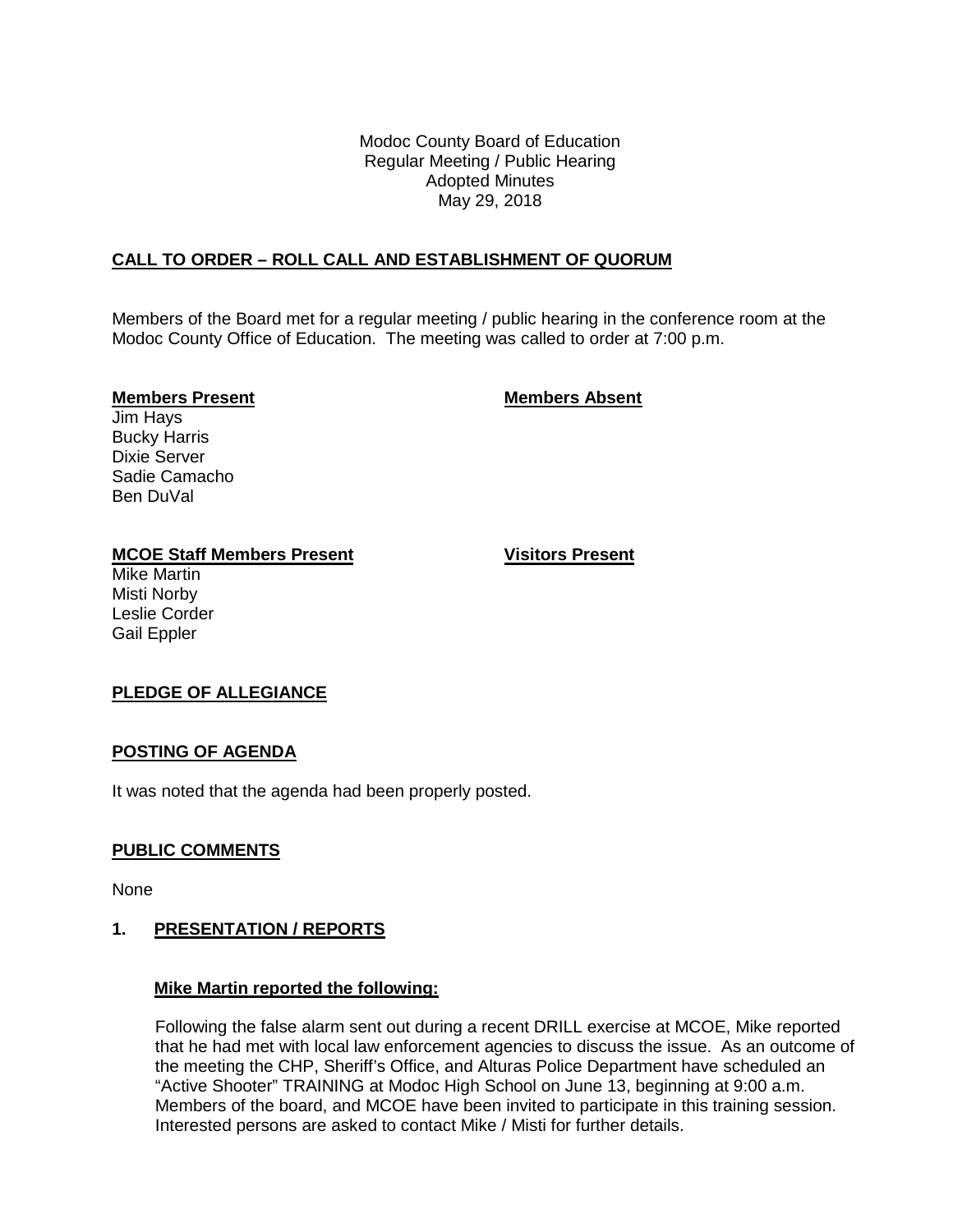Members of the board were provided with a schedule of all Modoc County graduations and promotions.

# **2. CONSENT AGENDA ITEMS**

- Minutes March 12, 2018
- Temporary County Certificates
- Disposal of Class 3 Documents (2012-2013 and 2010-2011), and authorized by Article 2, section 16023 through 16028, of Article 5, California Administrative Code.

A motion was made by Ben DuVal, seconded by Dixie Server and carried that the consent agenda be approved as presented. (Ayes: Hays, DuVal, Server, Camacho, Harris)

# **3. INFORMATION / NO ACTION**

# **3.1 Public Hearing – Local Control and Accountability Plan (LCAP)**

# **3.2 Public Hearing – 2017/2018 Modoc County Office of Education Budget**

Public Hearings were held regarding the Local Control and Accountability Plan and the 2018-19 Modoc County Office of Education Budget. Leslie Corder, Director of Fiscal Services and Misti Norby, Director of Student & Educational Services provided a Power Point presentation regarding both the LCAP and the budget. Misti explained that with the closure of the Stronghold Court School, the LCAP addresses only two of the 10 State priorities. (Coordination of Expelled Youth and Coordination of Foster Youth Services) Leslie Corder, provided information regarding all aspects of the 2018-19 County Office budget. There was no public input received regarding either of these items, and no questions on behalf of the board. Both items will be placed on the June agenda as action items.

# **3.3 First Reading Board/ Superintendent Policies**

BP/SP – 3514 – Environmental Safety BP/SP – 3514.1 – Hazardous Substances BP/SP – 3516 – Emergencies and Disaster Preparedness BP/SP – 5111 – Admission BP/SP – 5111.1 – County Residency BP/SP – 5125 – Student Records BP/SP – 5131.2 – Bullying BP/SP – 5145.3 – Nondiscrimination / Harassment BP/SP – 5145.9 – Hate-Motivated Behavior BP/SP – 5145.13 – Response to Immigration Enforcement BP/SP – 6161.3 – Toxic Art Supplies (POLICY DELETED)

It was pointed out that many of the changes in the above listed policies are due to new laws concerning immigration. There was no action required for the First Reading of these policies. The policies will be placed on the agenda for the June meeting for the Second Reading and approval.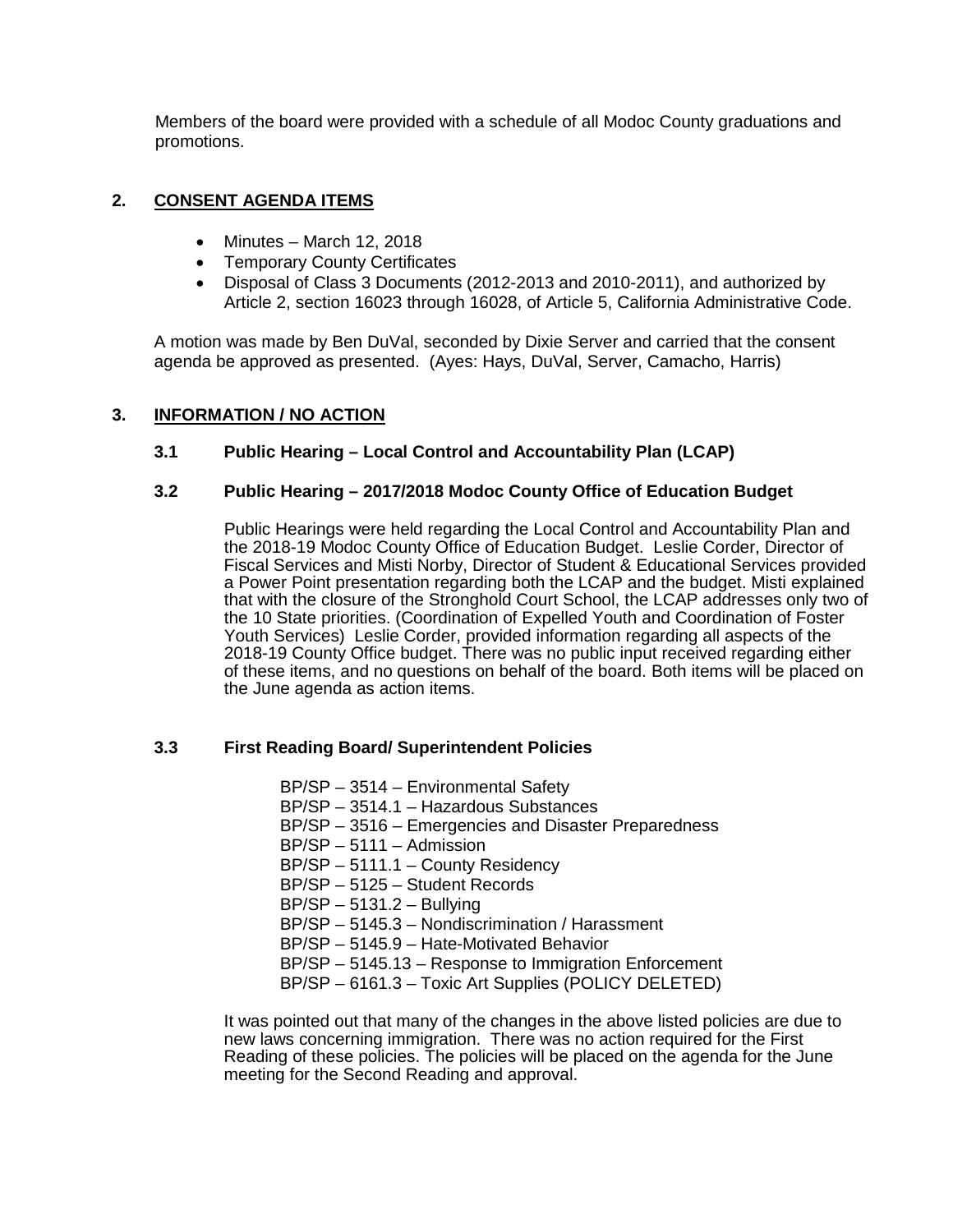# **4. ACTION**

### **4.1 Second Reading – Approval: Board/ Superintendent Policies**

BP/SP 1312.3 – Uniform Complaint Procedures BP/SP 5022 – Student and Family Privacy Rights BP/SP 5145.6 – Parental Notifications Exhibit 5145.6 – Parental Notifications BP/SP – 6162.5 – Student Assessment BP/SP – 6171 – Title I Programs

A motion was made by Dixie Server, seconded by Sadie Camacho and carried that the above listed Board / Superintendent Policies be approved as presented. Copies of these documents will be forwarded to CSBA for inclusion in the MCOE on-line policies through GAMUT. (Ayes: Hays, DuVal, Server, Camacho, Harris)

### **4.2 Approval – Resolution #18-03 – Relating to Participating in the Self-Funding Excess Liability Plan**

Following explanation regarding rescinding the previously submitted resolution to withdraw from the SELF JPA and the Excess Liability Program, a motion was made by Ben DuVal, seconded by Bucky Harris and carried unanimously that Resolution #18-03 requesting continuation of membership in the Schools Excess Liability Fund Excess Liability Program be approved. (Ayes: Hays, DuVal, Server, Camacho, Harris)

### **4.3 Approval – Resolution #18-04 - Approval of Closure & Request for Attendance Allowance Surprise Valley Preschool 1-26-18**

Resolution #18-04, regarding the closure and request for attendance allowance for Surprise Valley Preschool (when it was closed due to winter weather conditions January 26, 2018) was approved as presented. This resolution will be forwarded to the California Department of Education with the waiver request. The motion was made by Ben DuVal, seconded by Sadie Camacho and carried with no opposing votes. (Ayes: Hays, DuVal, Server, Camacho, Harris)

# **4.4 Approval – Resolution #18-05 – CalPERS – Redeposit Payroll Resolution**

A motion was made by Sadie Camacho, seconded by Ben DuVal and carried that Resolution #18-05 be approved as included in the agenda packet. It was explained that this resolution was required as part of the process to allow those employees who have previously withdrawn retirement funds from CalPERS to repay those amounts (tax deferred) prior to retirement. (Ayes: Hays, DuVal, Server, Camacho, Harris)

# **5. CORRESPONDENCE**

#### **6. BOARD TIME**